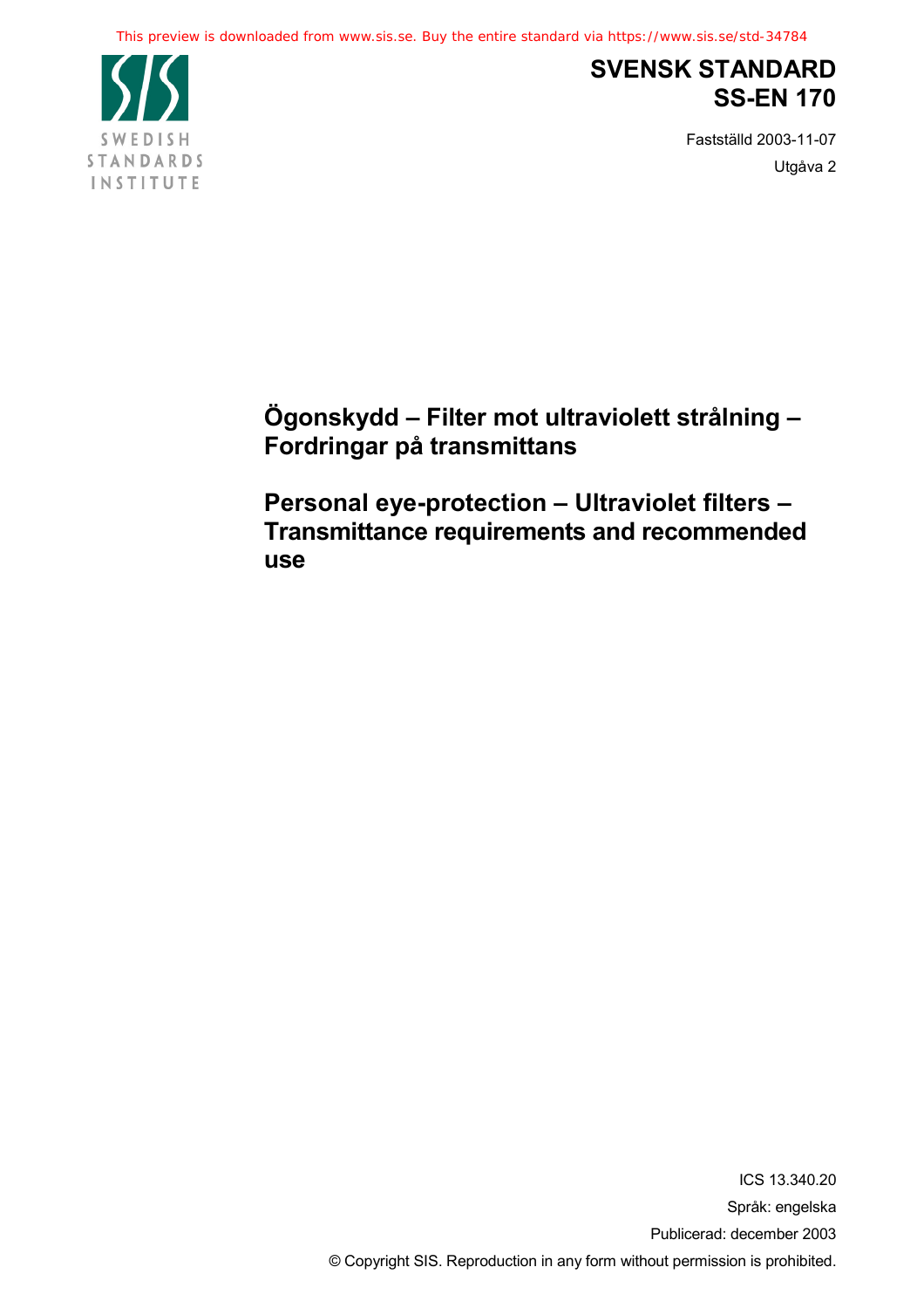Europastandarden EN 170:2002 gäller som svensk standard. Detta dokument innehåller den officiella engelska versionen av EN 170:2002.

The European Standard EN 170:2002 has the status of a Swedish Standard. This document contains the official English version of EN 170:2002.

Dokumentet består av 15 sidor.

Upplysningar om **sakinnehållet** i standarden lämnas av SIS, Swedish Standards Institute, tel 08 - 555 520 00.

Standarder kan beställas hos SIS Förlag AB som även lämnar **allmänna upplysningar** om svensk och utländsk standard. *Postadress*: SIS Förlag AB, 118 80 STOCKHOLM *Telefon*: 08 - 555 523 10. *Telefax*: 08 - 555 523 11 *E-post*: sis.sales@sis.se. *Internet*: www.sis.se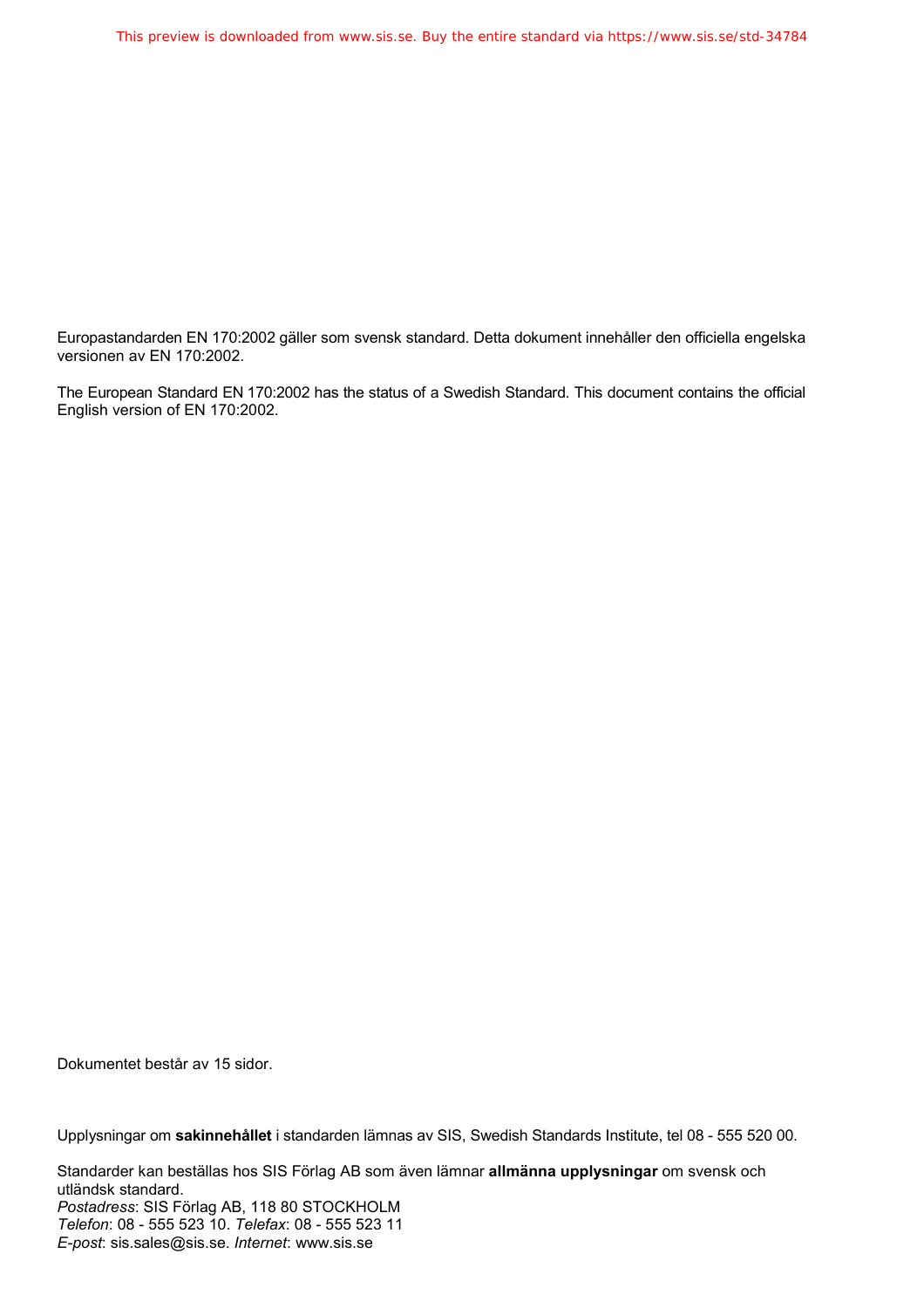# EUROPEAN STANDARD NORME EUROPÉENNE EUROPÄISCHE NORM

**EN 170**

October 2002

ICS 13.340.20 Supersedes EN 170:1992

English version

### Personal eye-protection - Ultraviolet filters - Transmittance requirements and recommended use

Protection individuelle de l'oeil - Filtres pour l'ultraviolet - Exigences relatives au facteur de transmission et utilisation recommandée

Persönlicher Augenschutz - Ultraviolettschutzfilter - Transmissionsanforderungen und empfohlene Anwendung

This European Standard was approved by CEN on 12 September 2002.

CEN members are bound to comply with the CEN/CENELEC Internal Regulations which stipulate the conditions for giving this European Standard the status of a national standard without any alteration. Up-to-date lists and bibliographical references concerning such national standards may be obtained on application to the Management Centre or to any CEN member.

This European Standard exists in three official versions (English, French, German). A version in any other language made by translation under the responsibility of a CEN member into its own language and notified to the Management Centre has the same status as the official versions.

CEN members are the national standards bodies of Austria, Belgium, Czech Republic, Denmark, Finland, France, Germany, Greece, Iceland, Ireland, Italy, Luxembourg, Malta, Netherlands, Norway, Portugal, Spain, Sweden, Switzerland and United Kingdom.



EUROPEAN COMMITTEE FOR STANDARDIZATION COMITÉ EUROPÉEN DE NORMALISATION EUROPÄISCHES KOMITEE FÜR NORMUNG

**Management Centre: rue de Stassart, 36 B-1050 Brussels**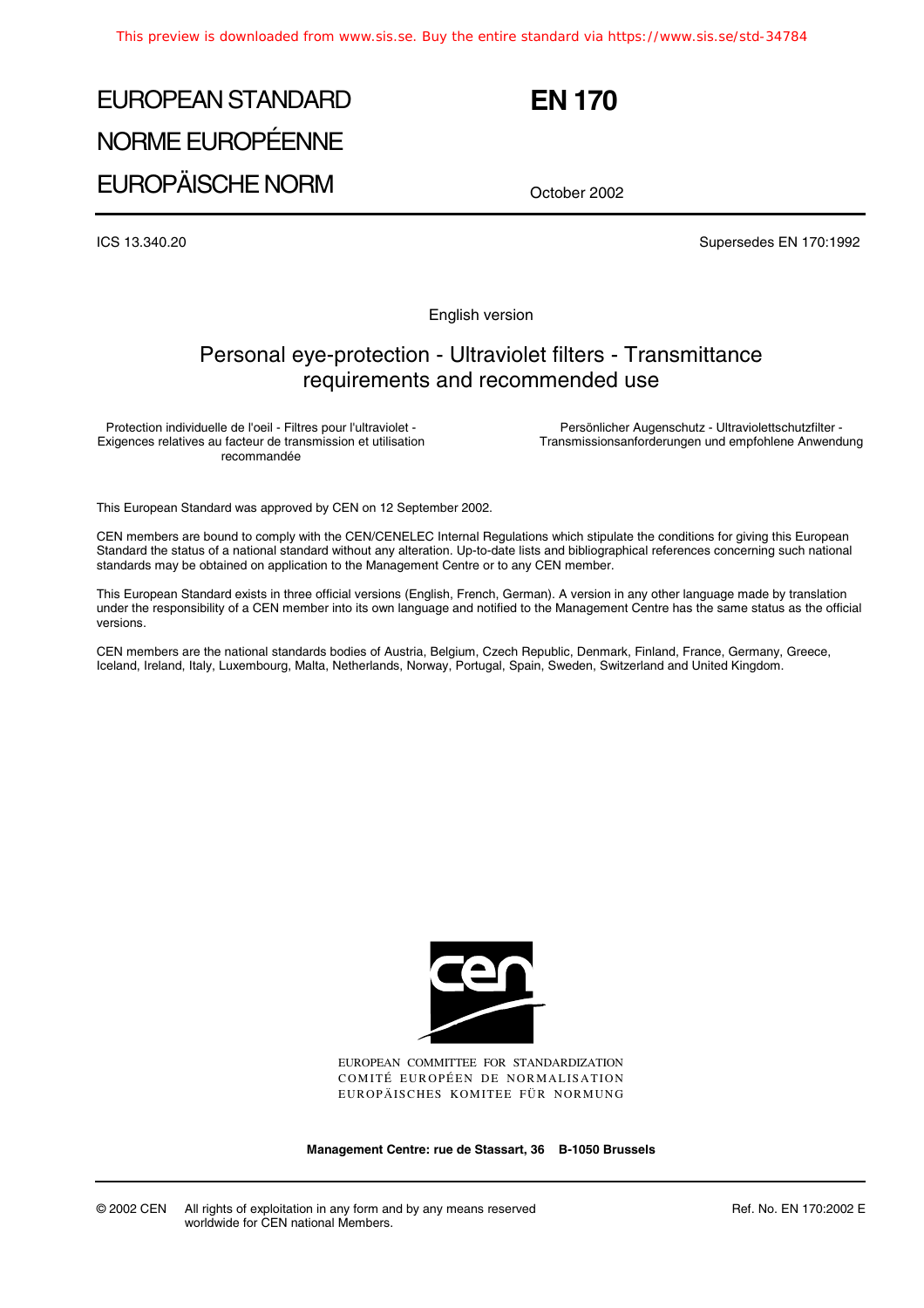## **Contents**

|                         |                                                                                                     | page |
|-------------------------|-----------------------------------------------------------------------------------------------------|------|
|                         |                                                                                                     |      |
| $\mathbf{1}$            |                                                                                                     |      |
| $\overline{2}$          |                                                                                                     |      |
| 3                       |                                                                                                     |      |
| $\overline{\mathbf{4}}$ |                                                                                                     |      |
| $5\phantom{.0}$         |                                                                                                     |      |
| 5.1<br>5.2              |                                                                                                     |      |
| 5.3                     |                                                                                                     |      |
|                         |                                                                                                     |      |
|                         |                                                                                                     |      |
|                         |                                                                                                     |      |
|                         | Annex ZA (informative) Clauses of this European Standard addressing essential requirements or other |      |
|                         |                                                                                                     |      |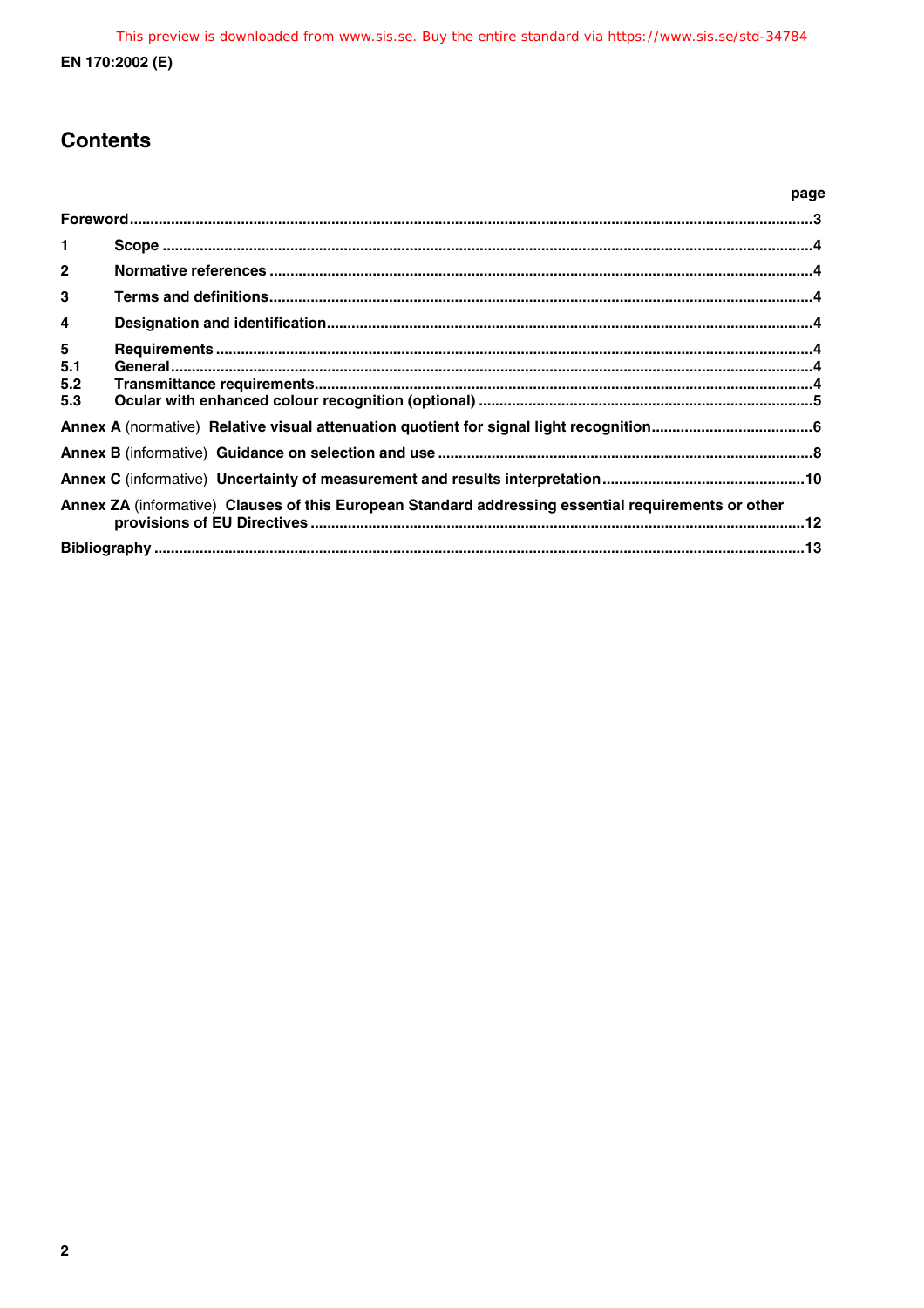### **Foreword**

This document (EN 170:2002) has been prepared by Technical Committee CEN /TC 85, "Eye-protective equipment", the secretariat of which is held by AFNOR.

This European Standard shall be given the status of a national standard, either by publication of an identical text or by endorsement, at the latest by April 2003, and conflicting national standards shall be withdrawn at the latest by April 2003.

This document supersedes EN 170:1992.

This document has been prepared under a mandate given to CEN by the European Commission and the European Free Trade Association, and supports essential requirements of EU Directive(s).

For relationship with EU Directive(s), see informative annex ZA, which is an integral part of this document.

In this European Standard, Annex A is normative and Annexes B and C are informative.

According to the CEN/CENELEC Internal Regulations, the national standards organizations of the following countries are bound to implement this European Standard: Austria, Belgium, Czech Republic, Denmark, Finland, France, Germany, Greece, Iceland, Ireland, Italy, Luxembourg, Malta, Netherlands, Norway, Portugal, Spain, Sweden, Switzerland and the United Kingdom.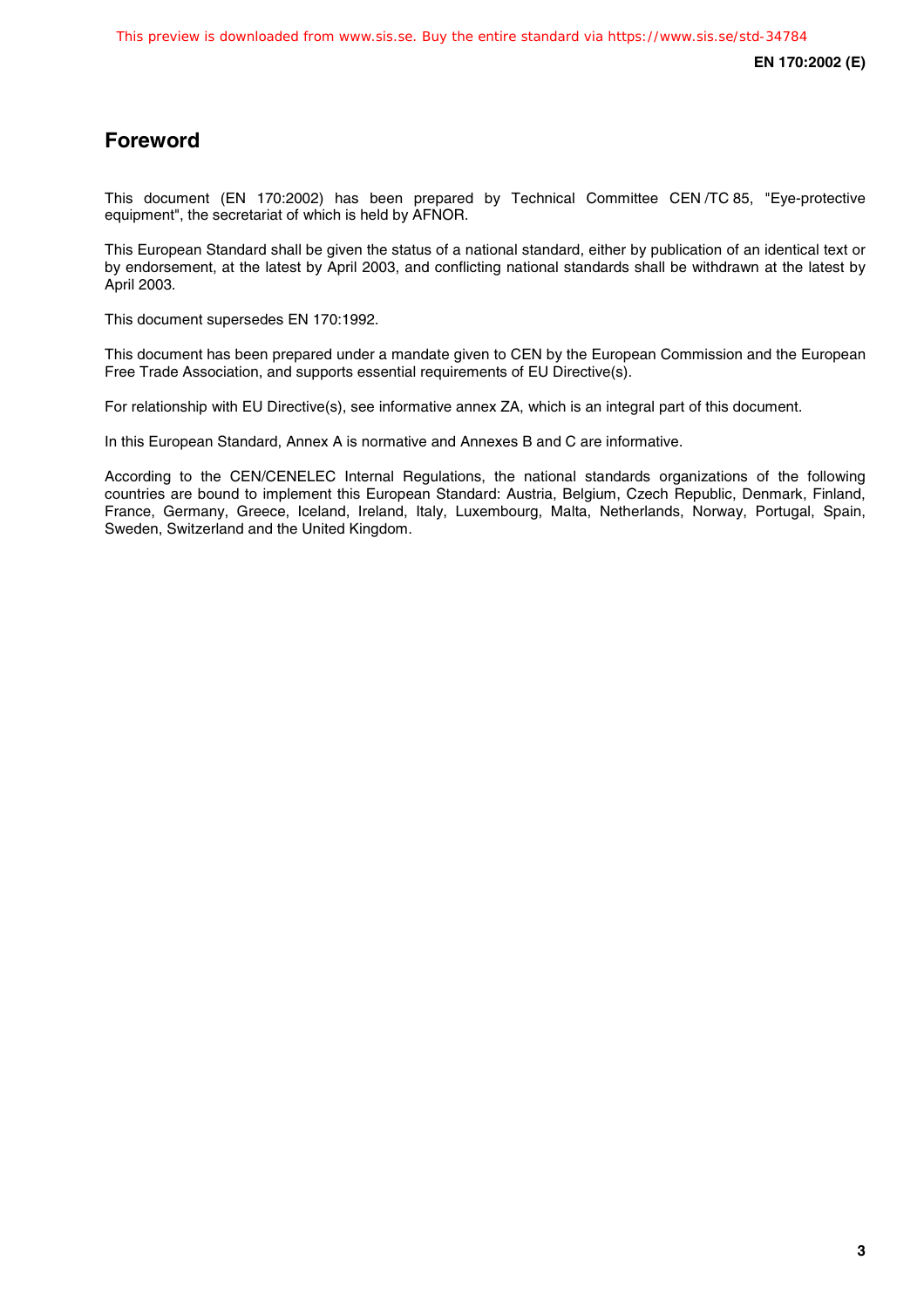**EN 170:2002 (E)**

#### **1 Scope**

This European Standard specifies the scale numbers and transmittance requirements for filters for protection against ultraviolet radiation.

The other applicable requirements for these types of filters and the frames/mountings to which they are intended to be fitted are given in EN 166.

Guidance on the selection and use of these filters are given in annex B.

NOTE The protective filters specified in this standard are not suitable for the direct viewing of bright light sources like Xenon high-pressure arc lamps or for the direct or indirect observation of an electric welding arc. For this purpose a welding filter as specified in EN 169 and with a scale number appropriate to the source being observed should by used.

#### **2 Normative references**

This European Standard incorporates by dated or undated reference, provisions from other publications. These normative references are cited at the appropriate places in the text and the publications are listed hereafter. For dated references, subsequent amendments to or revisions of any of these publications apply to this European Standard only when incorporated in it by amendment or revision. For undated references the latest edition of the publication referred to applies (including amendments).

EN 165:1995, Personal eye-protection – Vocabulary.

EN 166, Personal eye-protection – Specifications.

EN 167, Personal eye-protection – Optical test methods.

ISO/CIE 10526:1999, CIE Standard illuminants for colorimetry.

ISO/CIE 10527:1991, CIE Standard colorimetric observers.

#### **3 Terms and definitions**

For the purposes of this European Standard, the terms and definitions given in EN 165:1995 apply.

### **4 Designation and identification**

The complete table of numbering of filters is given in EN 166.

The marking of oculars and frame is described in EN 166.

The scale number of ultraviolet filters comprises the code number 2 and the shade number corresponding to the filter, from 1,2 to 5 (see Table 1).

#### **5 Requirements**

#### **5.1 General**

The requirements of EN 166 apply to ultraviolet filters. Only those requirements that are different from or supplement the EN 166 specifications are given in this European standard.

#### **5.2 Transmittance requirements**

The definitions of transmittances are given in EN 165.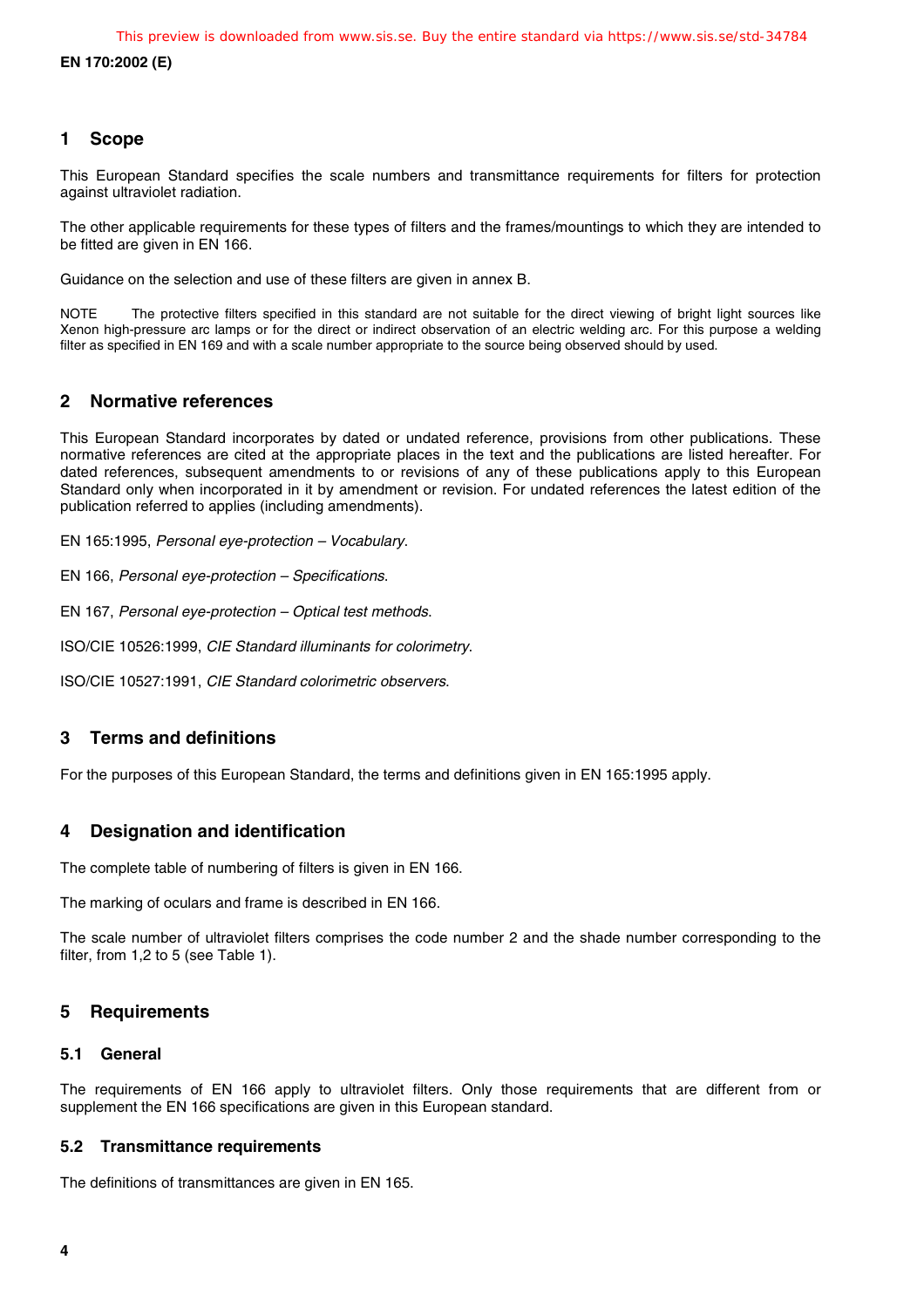The determination of luminous transmittance is described in EN 167.

The transmittance requirements for filters used for protection against ultraviolet radiation are given in Table 1.

| <b>Scale</b><br>number | <b>Maximum spectral</b><br>transmittance in the<br>ultraviolet $\tau(\lambda)$ |                | Luminous transmittance<br>Tv |                 | <b>Transmittance in the</b><br>infrared spectral range |
|------------------------|--------------------------------------------------------------------------------|----------------|------------------------------|-----------------|--------------------------------------------------------|
|                        | 313 nm<br>$\%$                                                                 | 365 nm<br>$\%$ | maximum<br>$\%$              | minimum<br>$\%$ |                                                        |
| $2 - 1,2$              | 0.0003                                                                         | 10             | 100                          | 74,4            |                                                        |
| $2 - 1,4$              | 0.0003                                                                         | 9              | 74,4                         | 58,1            |                                                        |
| $2 - 1, 7$             | 0.0003                                                                         | $\overline{7}$ | 58,1                         | 43,2            |                                                        |
| $2 - 2$                | 0.0003                                                                         | 5              | 43,2                         | 29,1            | no specification                                       |
| $2 - 2.5$              | 0.0003                                                                         | 3              | 29,1                         | 17,8            |                                                        |
| $2 - 3$                | 0.0003                                                                         | $\overline{2}$ | 17,8                         | 8,5             |                                                        |
| $2 - 4$                | 0,0003                                                                         | 0,8            | 8,5                          | 3,2             |                                                        |
| $2 - 5$                | 0.0003                                                                         | 0,3            | 3,2                          | 1,2             |                                                        |

**Table 1 – Transmittance requirements**

Minimum and maximum values of luminous transmittance may be exceeded by taking into account the limits of relative uncertainty given in EN 167.

Additional requirements:

- a) for 210 nm  $\leq \lambda \leq 313$  nm the spectral transmittance shall not exceed the value specified for 313 nm;
- b) for 313 nm  $\lt \lambda \leq 365$  nm the spectral transmittance shall not exceed the value specified for 365 nm;
- c) for 365 nm  $\langle \lambda \rangle \leq 405$  nm the spectral transmittance shall not exceed the luminous transmittance;

NOTE Luminous transmittance values are based on the spectral distribution of CIE illuminant A and on the CIE (1931) standard observer (2°) (see ISO/CIE 10526:1999 and ISO/CIE 10527:1991).

#### **5.3 Ocular with enhanced colour recognition (optional)**

Between 500 nm and 650 nm the spectral transmittance shall be not less than 0.2  $\tau_{\rm w}$ .

The relative visual attenuation quotient  $Q$ , for signal lights red, yellow, green and blue shall be not less than  $0,8$ .